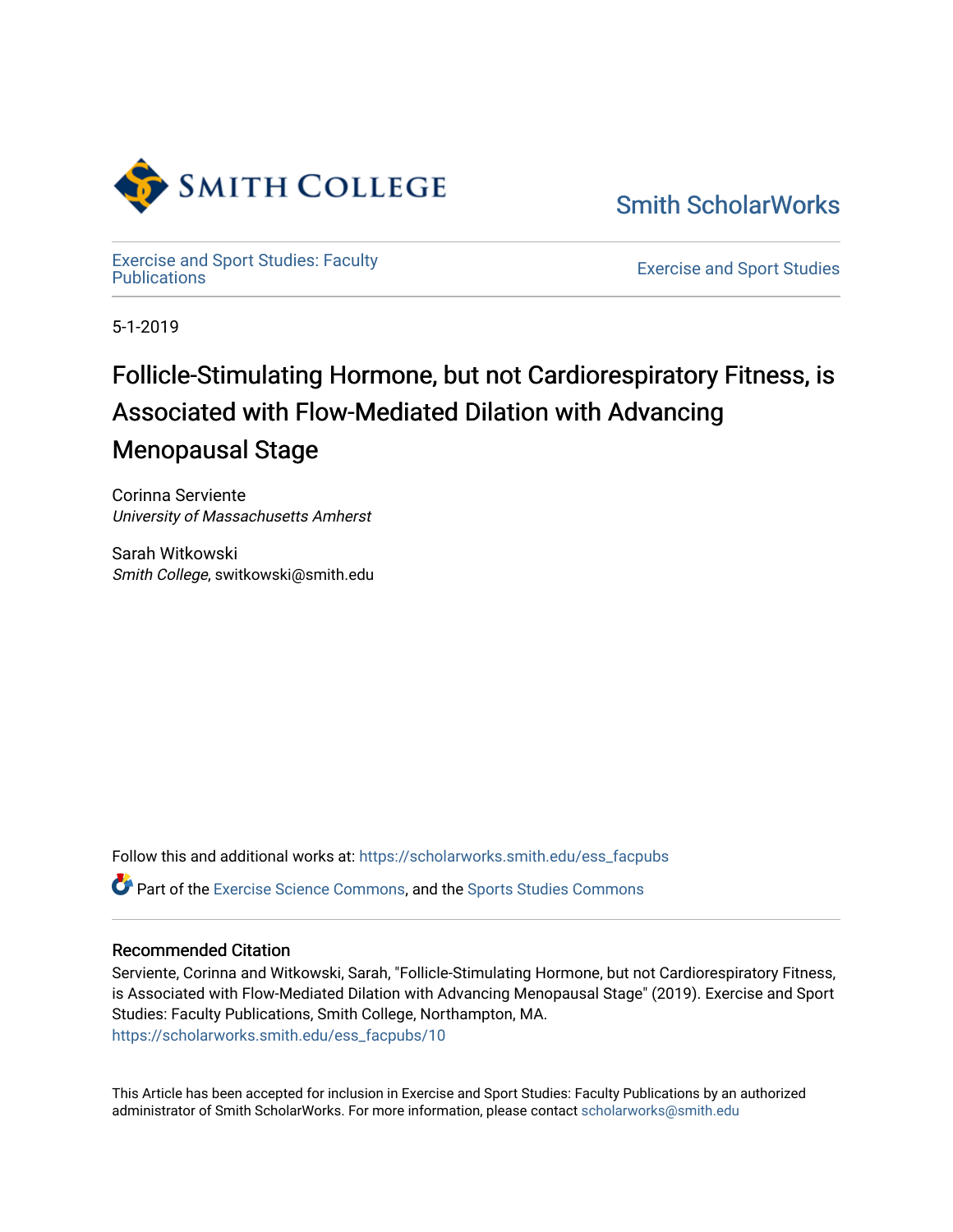

# **HHS Public Access**

Author manuscript Menopause. Author manuscript; available in PMC 2020 May 01.

Published in final edited form as: Menopause. 2019 May ; 26(5): 531–539. doi:10.1097/GME.0000000000001267.

## **Follicle Stimulating Hormone but not Cardiorespiratory Fitness is Associated with Flow-mediated Dilation with Advancing Menopausal Stage**

**Corinna Serviente, PhD**1,2 and **Sarah Witkowski, PhD**1,3

<sup>1</sup>University of Massachusetts Amherst, Department of Kinesiology, Amherst, MA <sup>2</sup>Pennsylvania State University, Center for Healthy Aging, University Park, PA <sup>3</sup>Smith College, Department of Exercise and Sports Studies, Northampton, MA

## **Abstract**

Cardiovascular disease (CVD) risk factors increase with menopause, which coincides with a reduction in endothelial function. Our previous work indicates that sedentary peri- and postmenopausal women have different endothelial responses to acute exercise. High cardiorespiratory fitness is protective of endothelial function; however, whether this protection remains during and after the menopausal transition is unclear.

**Objective:** To evaluate if there are differences in endothelial function before and after acute exercise in women at different menopausal stages with high and low cardiorespiratory fitness.

**Methods:** Participants were healthy high fit premenopausal  $(n=11)$ , perimenopausal  $(n=12)$  and postmenopausal women (n=13) and low-fit perimenopausal (n=7) and postmenopausal women (n=8). Brachial artery flow-mediated dilation (FMD) was measured before and after acute moderate intensity exercise. FMD was calculated as (Diameter<sub>peak</sub>-Diameter<sub>baseline</sub>)/ Diameter<sub>baseline</sub>)\*100. Differences between high-fit women and between high and low-fit perimenopausal and postmenopausal women were assessed with repeated-measure ANOVAs. Relations with FMD were assessed with Pearson correlations.

**Results:** FMD was reduced with progressive menopausal stage in high-fit women (p=0.005) and was lower in perimenopausal compared to postmenopausal women  $(p=0.047)$ . FMD was lower in high-fit compared to low-fit women (p=0.006) and there was no relation between FMD and  $VO<sub>2peak</sub>$  (p>0.05). There was an inverse relation between FMD and follicle stimulating hormone  $(p<0.05)$ , but not estradiol  $(p>0.05)$ .

**Conclusions:** These data suggest that endothelial function is lower with progressive menopausal stage in women with high cardiorespiratory fitness; that FMD is lower in women with higher cardiorespiratory fitness; and that FSH, but not estradiol, is associated with FMD.

**Conflict of Interest Disclosure:** None

**Corresponding Author:** Corinna Serviente, 226 Noll Lab, University Park, PA 16802, cfs150@psu.edu, Phone: 814-865-1235, Fax: 814-865-1275,.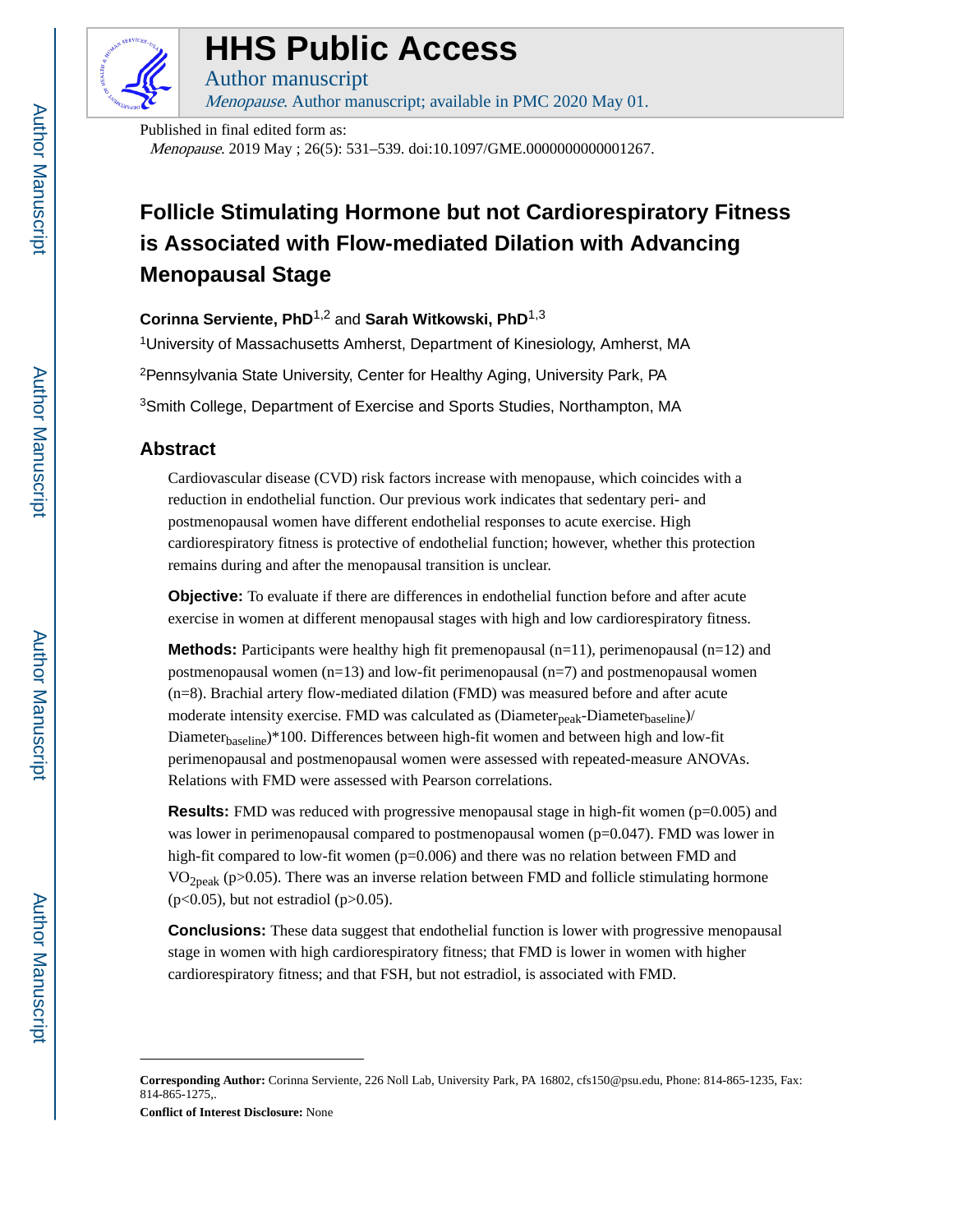#### **Keywords**

Menopause; Cardiorespiratory Fitness; Endothelial Function; Acute Exercise; Flow-mediated Dilation; Follicle Stimulating Hormone

## **Introduction:**

Cardiovascular disease (CVD) is the leading cause of death in women in developed countries and accounts for approximately 400,000 deaths per year in women in the United States<sup>1</sup>. In the years leading up to and following menopause, or the cessation of ovarian function, risk factors for cardiovascular disease (CVD) increase dramatically<sup>2,3</sup>. The increase in CVD risk has been attributed to the reduction in estrogen and increase in follicle stimulating hormone (FSH) that accompany menopause<sup>4</sup>. The progression of subclinical cardiovascular risk factors also accelerates during the menopausal transition<sup>5</sup> and these factors may develop in the absence of increases in traditional CVD risk factors $6,7$ .

Endothelial dysfunction, assessed via flow-mediated dilation (FMD), is a subclinical risk factor for CVD<sup>8</sup> and has been shown to be prognostic of cardiovascular events in postmenopausal women<sup>9</sup>. Flow-mediated dilation is reduced with age in women; however, the menopausal transition is a time when the age-related decline in FMD may  $accelerate<sup>10,11</sup>$ . Postmenopausal women appear to have lower FMD than premenopausal women<sup>12–14</sup> and Moreau et al. reported a stepwise reduction in FMD with advancing menopausal stage. Importantly, FMD was more strongly related to menopausal stage than age15, suggesting that menopause has an independent effect on the reported decline in endothelial function. Identifying factors that may contribute to and alter the decline in endothelial function associated with menopause can help target future therapeutic treatments for midlife women.

Exercise is generally considered beneficial for endothelial function and CVD risk; however, it is unknown whether habitual physical activity and high levels of cardiorespiratory fitness are protective of the decline in FMD with progressive menopausal stage. Two cross-sectional analyses showed no differences in FMD in trained vs. sedentary postmenopausal women<sup>14,16</sup>, but perimenopausal women have not been evaluated. We have previously shown that healthy, but not habitually active peri- and postmenopausal women had different endothelial responses to an acute bout of moderate intensity exercise<sup>17</sup>. These data suggest that there may be changes in endothelial function during the menopausal transition that become apparent in response to the acute cardiovascular challenge of exercise in healthy women. However, it is unknown whether the FMD response to exercise is different by menopausal stage in habitually active and highly fit women. Therefore, the aims of this study were to evaluate whether there is a decline in endothelial function with menopause in women with high cardiorespiratory fitness and to evaluate whether endothelial function is different in high- versus low-fit perimenopausal and postmenopausal women before or after an acute bout of exercise.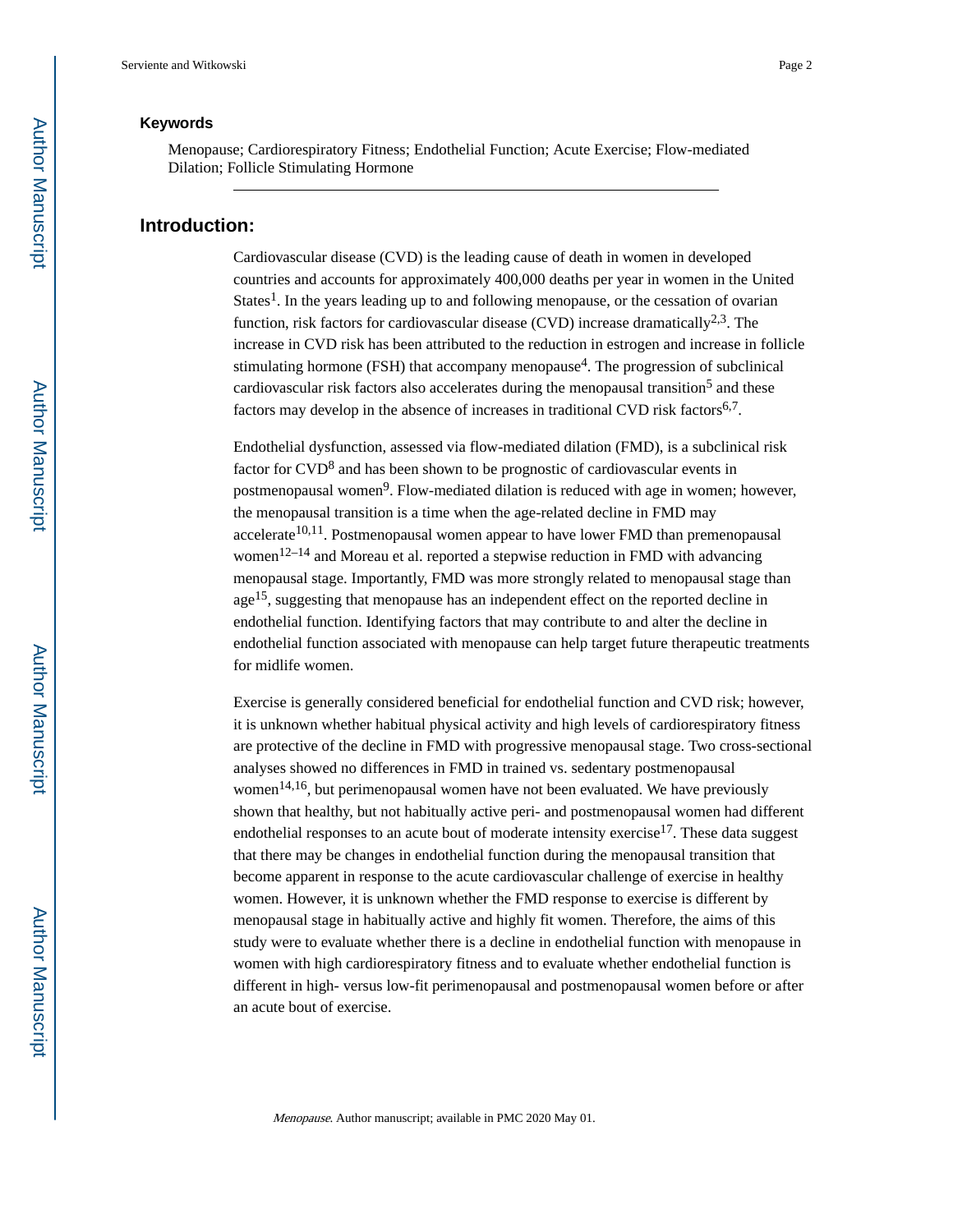## **Methods:**

Healthy high-fit premenopausal  $(n=11)$ , perimenopausal  $(n=12)$ , and postmenopausal women (n=13) were recruited for this study. An *a priori* sample size estimation for our primary aim, the effect of menopausal status on FMD in high-fit women, was calculated in G\*power, with a power of 0.80 and an alpha of 0.05. This analysis revealed that 11 participants were needed per group to detect differences in FMD between women in each menopausal stage and between peri- and postmenopausal women following an acute bout of exercise. To evaluate the effects of fitness on FMD, data from low-fit perimenopausal (n=7) and postmenopausal women (n=8) from our prior study<sup>17</sup> were included.

All participants were between 40 and 65 years old and were non-smokers. Participants were excluded according to resting blood pressure  $(>140/>90 \text{ mmHg})$ , fasting plasma lipids (LDL-C >160 mg/dl, HDL-C <40 mg/dl, TG> 150 mg/dl), and fasting plasma glucose (>126 mg/dl). Lipid cut points were selected according to ATP-III Guidelines<sup>18</sup>. Participants were also excluded if they reported a history of cardiovascular diseases, long-term menstrual irregularities, breast cancer with radiation or chemotherapy treatment, vaginal bleeding, abnormal uterine/ovary anatomy that negatively impacted fertility, if they used medications and/or supplements that are known to influence endothelial function, or if they had any exercise limitations.

Menopausal status was defined using  $STRAW+10^{19}$  criteria based on self-reported menstrual cycle. Premenopausal women were experiencing regular menstrual cycles, perimenopausal women were experiencing irregular cycles or 2–11 months of amenorrhea, and postmenopausal women had experienced at least 5 years of amenorrhea. All participants had not taken hormone therapy or oral contraceptives within the 6 months prior to study enrollment. Postmenopausal women had to undergo natural menopause to qualify for the study. Follicle stimulating hormone (FSH, Abcam, Cambridge, UK) and estrogen (17-beta– estradiol, Life Technologies, Frederick, MD) were measured in all participants as a complement to menstrual cycle criteria. Measures were taken on the same day as assessment of FMD. Estradiol and FSH were not evaluated in 2 low-fit perimenopausal women, as blood samples were not obtained in these participants. The coefficient of variation for these assays was 0.1% and 1.1%, respectively.

Cardiorespiratory fitness was determined using a treadmill  $VO<sub>2max</sub>$  test. Not all participants met the criteria for a maximal exercise test (i.e. plateau in VO<sub>2</sub>), therefore data are reported as VO<sub>2peak</sub>. High-fit participants had to achieve a VO<sub>2peak</sub> of at least the 80<sup>th</sup> percentile for their age, based on American College of Sports Medicine percentiles<sup>20</sup>. Low-fit participants had an average  $VO<sub>2peak</sub>$  of approximately the  $40<sup>th</sup>$  percentile for their age. Self-reported physical activity levels were assessed via the International Physical Activity Questionnaire (IPAQ). Low-fit participants did not meet the 2008 Physical Activity Guidelines (150 minutes/week of moderate intensity activity, 75 minutes/week of vigorous intensity activity, or an equivalent combination of the two, accumulated in 10 minute bouts<sup>21</sup>). High-fit participants were, on average, at least doubling physical activity guidelines and had been doing so for a minimum of 2 years prior to study enrollment. After initial screenings, each participant completed three study visits. The University of Massachusetts Amherst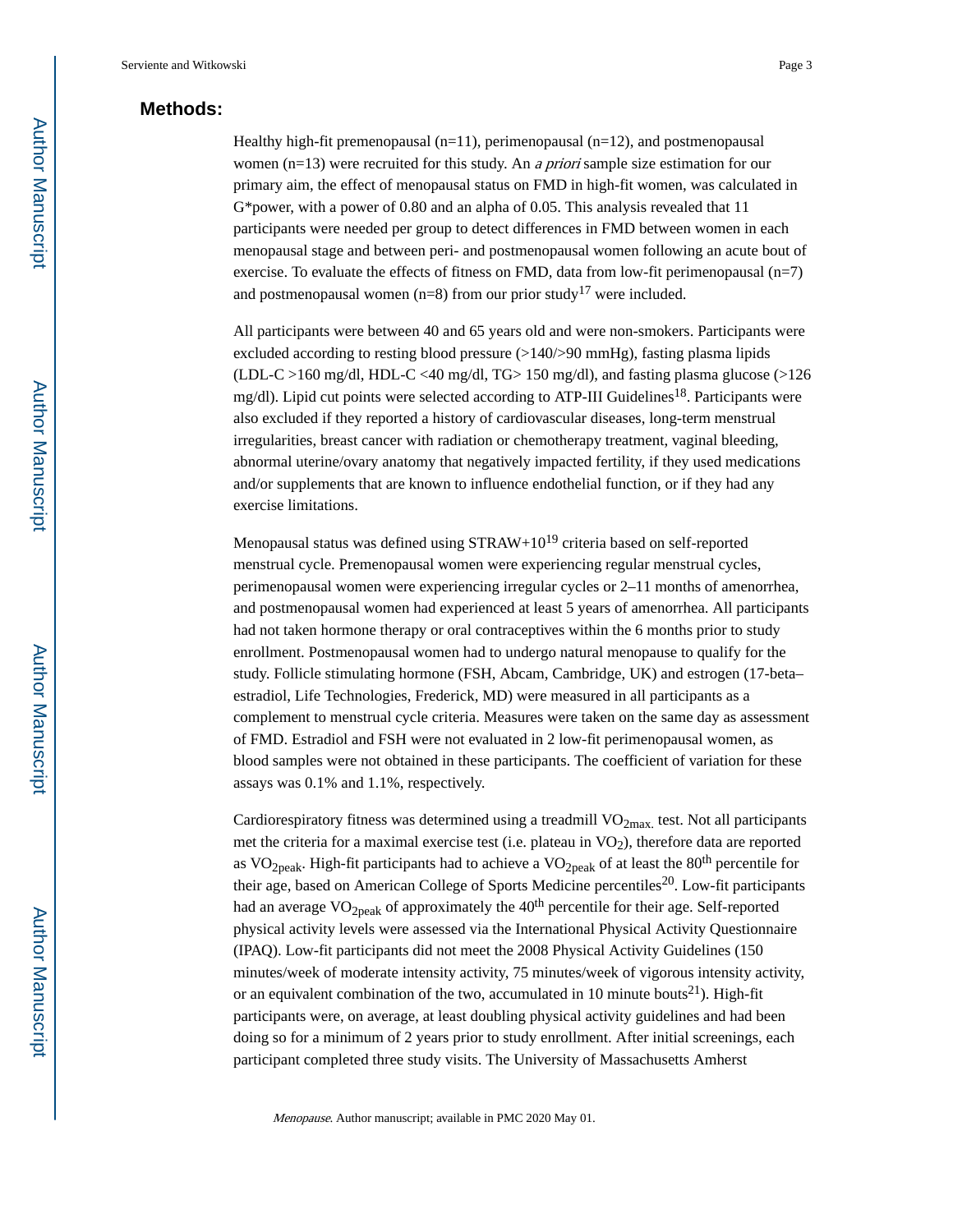Institutional Review Board approved all study protocols and participants signed an informed consent document before beginning the study.

#### **Study Overview**

On the first visit, participants underwent a dual energy x-ray absorptiometry scan (DEXA) to assess body composition, anthropometric measurements, a blood pressure screening, and measurements of fasting plasma glucose and cholesterol. During the second visit, participants underwent an FMD familiarization trial and a ramped treadmill  $VO<sub>2max</sub>$  test (Parvo Medics TrueOne 2400, Sandy, UT) with 12 lead electrocardiogram. Heart rate and VO2 data from the test were used to prescribe exercise intensity on the third visit.

On the third visit, participants underwent 2 initial FMD measures. Following FMD measures, they were fitted with a chest-worn heart rate monitor (Polar FT1, Polar Electro, Lake Success, NY) and then exercised on a treadmill for 30 min at the heart rate corresponding to  $60-64\%$  VO<sub>2peak</sub>. Throughout the exercise session blood pressure and rate of perceived exertion were assessed every 2 min. Workload was adjusted as necessary to maintain the desired heart rate. Each session began and ended with a 5 min warm-up and cool-down. Following the exercise session, participants rested for 30 min and then underwent 2 post-exercise FMD measures.

#### **Flow-mediated Dilation**

Brachial artery flow-mediated dilation (FMD) was measured following established guidelines<sup>22</sup> and as previously published<sup>17</sup>. Briefly, participants were tested following a three-day low nitrate diet. Participants refrained from taking vitamins/supplements for 72 hours, from consuming alcohol or caffeine for 12 hours, and from consuming any foods or beverages, with the exception of water, for at least 6 hours prior to the visit. Participants did not engage in any exercise for 12 hours prior to the testing visit. Menstruating women (i.e. early perimenopausal and premenopausal women) were measured between menstrual cycle days one and six.

All FMD measurements took place in a quiet temperature-controlled room and began in the morning. The study began following a 10 min supine rest. Measurements were recorded on the non-dominant arm with an ultrasound and Doppler probe (Philip's HD11XE Ultrasound System, Bothell, WA) with a 60° insonation angle, placed proximal to an inflatable cuff on the participant's forearm (D. E. Hokanson, Bellevue, WA). Blood pressure was measured on the dominant arm every minute using an automatic blood pressure cuff and heart rate was recorded throughout the study with a 3-lead electrocardiogram (GE Dash 2000, Friedurg, Germany). Throughout the study, brachial artery diameter was continuously tracked during 2 min baseline, 5 min forearm cuff occlusion (200 mmHg), and 4 min following cuff release. The average variance for repeated FMD trials before and after exercise was 0.1%.

#### **Data Analysis:**

All statistical analyses were completed in SPSS v24 with a significance level of  $\alpha$ =0.05. All data were evaluated for adherence to the assumptions of each statistical test. Some variables were not normally distributed due to a few extreme data points. Analyses were performed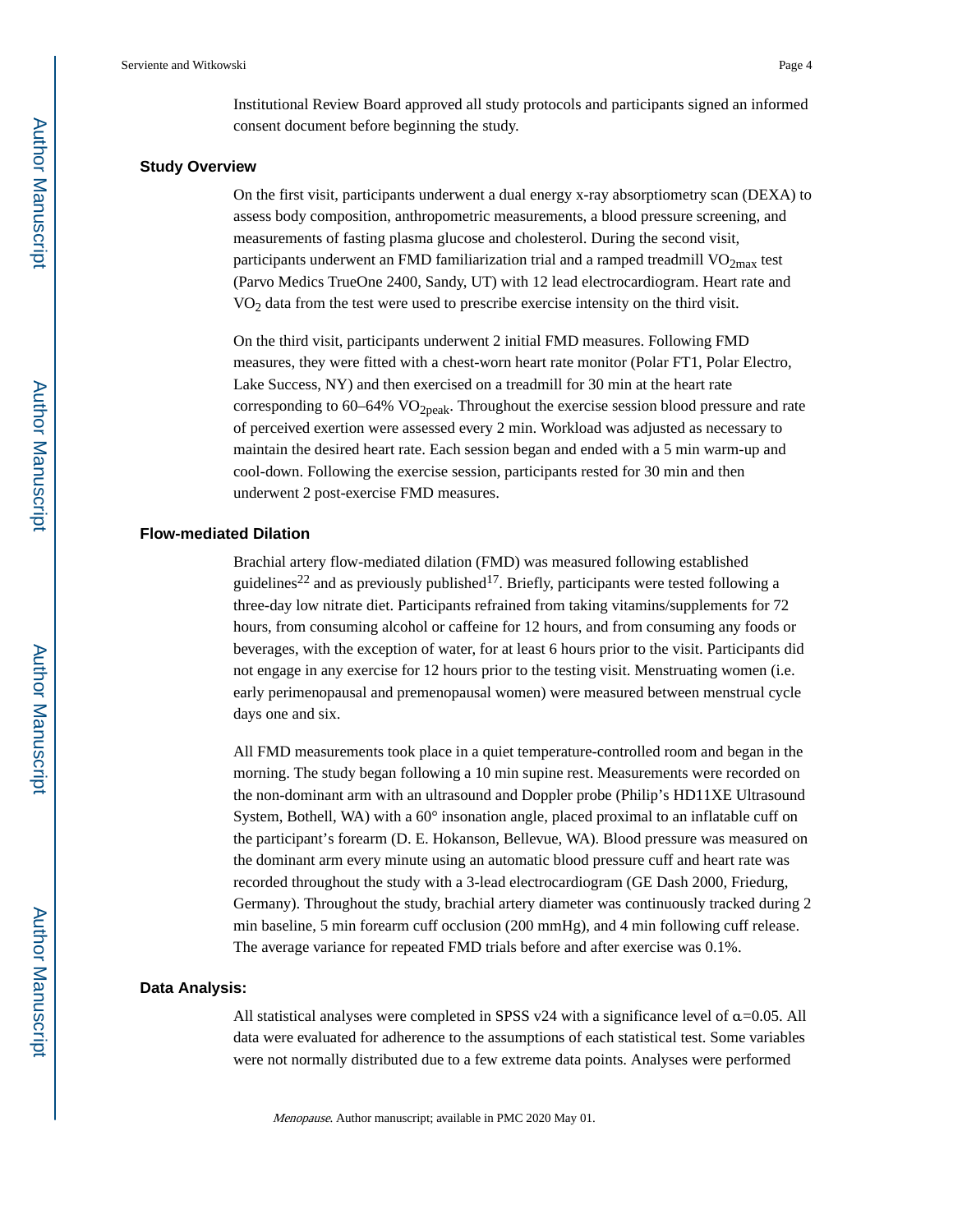with and without these values included. Given that the outcomes were the same, analyses from all participants are reported. Differences in baseline characteristics were assessed using one-way ANOVAs, t-tests, or an equivalent non-parametric test. Body mass index was natural log transformed in perimenopausal women. Differences were evaluated between high- and low-fit women within the perimenopausal and postmenopausal groups and between high-fit premenopausal, perimenopausal, and postmenopausal women.

All FMD trials were analyzed using Cardiovascular Suite Software (FMD Studio, Quipu, Pisa, Italy). Each trial was evaluated to determine the average baseline and peak diameter achieved during the study. FMD was calculated as  $(Diameter_{peak}-Diameter_{baseline})/$ Diameter<sub>baseline</sub>) \* 100. Pre-exercise and post-exercise trials were averaged. Differences in FMD parameters were evaluated using repeated measure ANOVAs and post-hoc testing. Repeated measures were used to account for the repeated measurements of FMD before and after acute exercise. To evaluate the influence of menopausal status on FMD, differences were assessed in high-fit premenopausal, perimenopausal, and postmenopausal women. FMD data was not obtained in one premenopausal participant due to equipment failure. Post-hoc testing was used to evaluate each group's response to acute exercise and any differences between groups. To evaluate the overall effect of fitness and menopausal status on FMD, differences were assessed in high and low-fit perimenopausal and postmenopausal women. Post-hoc testing was used to evaluate each group's response to acute exercise and to evaluate differences within each menopausal stage (e.g. high vs. low-fit perimenopausal). Pearson correlations were used to assess whether  $VO<sub>2peak</sub>$ , age, FSH, or estradiol were related to FMD in all participants. Relations between FSH, estradiol, and body fat percentage were also evaluated. Data are presented as mean±SEM.

## **Results**

#### **Participant characteristics:**

Participants were healthy, had few risk factors for cardiovascular disease, and had similar characteristics across menopausal stage and fitness categories (Table 1). Within high-fit women, there was a significant difference in age across all groups  $(p<0.05)$ , though the overall age range was only 16 years. All other risk factors were similar across high fit premenopausal, perimenopausal, and postmenopausal women, with the exception of lower FSH in premenopausal women compared with peri- and post-menopausal women, higher HDL-C in postmenopausal compared to premenopausal women, and lower estradiol in postmenopausal compared to premenopausal women. Within perimenopausal women, the only differences between groups were lower body fat percentage (p=0.001) and body mass index (BMI, p=0.046), and higher time spent in moderate-to-vigorous physical activity (MVPA,  $p<0.001$ ) and VO<sub>2peak</sub> ( $p<0.001$ ) in high-fit women. There was also a trend for a difference in age (p=0.053) in perimenopausal women. Within postmenopausal women, the only differences were higher MVPA ( $p<0.001$ ), VO<sub>2peak</sub> ( $p<0.001$ ), and HDL-C ( $p=0.005$ ) and lower body weight ( $p=0.03$ ) and body fat percentage ( $p<0.001$ ) in high-fit women. In all participants, there was no relation between body fat percentage and FSH  $(r=0.001, p=0.99)$ or estradiol ( $r=0.13$ ,  $p=0.36$ ).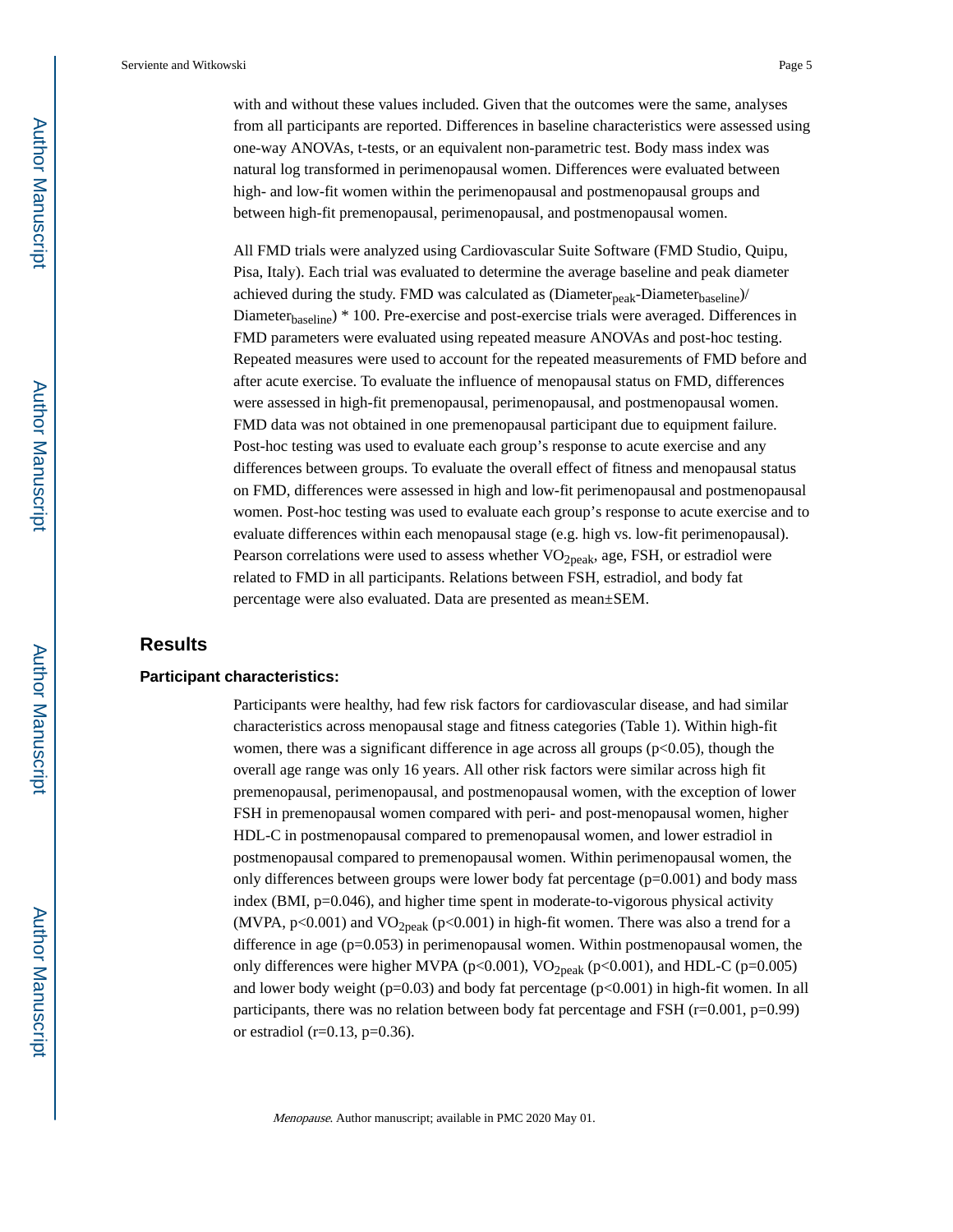#### **Flow-mediated Dilation**

There was a main effect of menopausal status on FMD within high-fit women  $(p=0.005)$ with lower FMD in the postmenopausal compared to the premenopausal group (p=0.004, Figure 1). There were no significant changes in FMD with exercise in any of the high-fit groups. In high- and low-fit perimenopausal and postmenopausal women, there was also a main effect of menopausal status ( $p=0.047$ ), with lower FMD in postmenopausal compared to perimenopausal women.

To evaluate the effect of fitness, we compared FMD before and after exercise between highand low-fit peri- and postmenopausal women (Figure 2A). There was a main effect of fitness on FMD in perimenopausal and postmenopausal women  $(p=0.006)$ , with lower FMD in high vs. low fit women. In perimenopausal women, there was no difference in FMD before exercise (high:  $6.1\pm0.9\%$ , low:  $6.4\pm1.2\%$ , p=0.83); however, in response to acute exercise, low-fit perimenopausal women had significantly higher FMD compared to high-fit perimenopausal women (high: 5.5±0.7%, low: 8.5±0.9%, p=0.021). In postmenopausal women, there was a difference between fitness groups in FMD before (high:  $4.2\pm0.9\%$ , low:  $6.5\pm1.1\%$ , p=0.043), but only a trend toward a significant difference after acute exercise (high:  $4.2\pm0.7$  %, low:  $6.2\pm0.9\%$  p=0.08). There was no relation between VO<sub>2peak</sub> and FMD (pre-exercise: r=−0.12, p=0.42; post-exercise: r=−0.11, p=0.46, Figure 2B). There was no difference in baseline artery diameter within or between groups at any time point (Table 2).

In all participants combined, pre- and post-exercise FMD were negatively related to age (pre-exercise: r=−0.33, p=0.020; post-exercise: age: r=−0.45, p=0.001) and FSH (preexercise: r=−0.43 p=0.002; post-exercise, r=−0.37, p=0.009, Figure 3A), but not estradiol (pre-exercise: r=0.16, p=0.29; post-exercise: r=0.20, p=0.16, Figure 3B).

### **Discussion**

This study aimed to determine whether there was a decline in FMD with menopause in habitually active women with high cardiorespiratory fitness and to evaluate the influence of cardiorespiratory fitness on the FMD response to acute exercise in peri- and postmenopausal women. The findings were: 1) there was a decrease in FMD with progressive menopausal stage in highly-fit women, 2) high cardiorespiratory fitness was not related to higher FMD in healthy peri- or postmenopausal women, 3) cardiorespiratory fitness affected the FMD response to acute exercise in perimenopausal women, and 4) follicle stimulating hormone (FSH), but not estradiol was negatively related to FMD. These data suggest that there is reduced endothelial function with progressive menopausal stage and that this reduction is present in women with high cardiorespiratory fitness.

Moreau et al., reported a progressive decline in FMD with advancing menopausal stage<sup>15</sup>, while cross-sectional analyses demonstrated lower FMD in postmenopausal compared to premenopausal women<sup>12–14</sup>. Importantly, these studies generally evaluated women with low levels of cardiorespiratory fitness. Given the evidence supporting the protective influence of habitual physical activity and high fitness on vascular aging in men<sup>16,23,24</sup>, we hypothesized that highly fit women would not experience a reduction in FMD based on menopausal stage. Contrary to our hypothesis, we found that highly-fit postmenopausal women had lower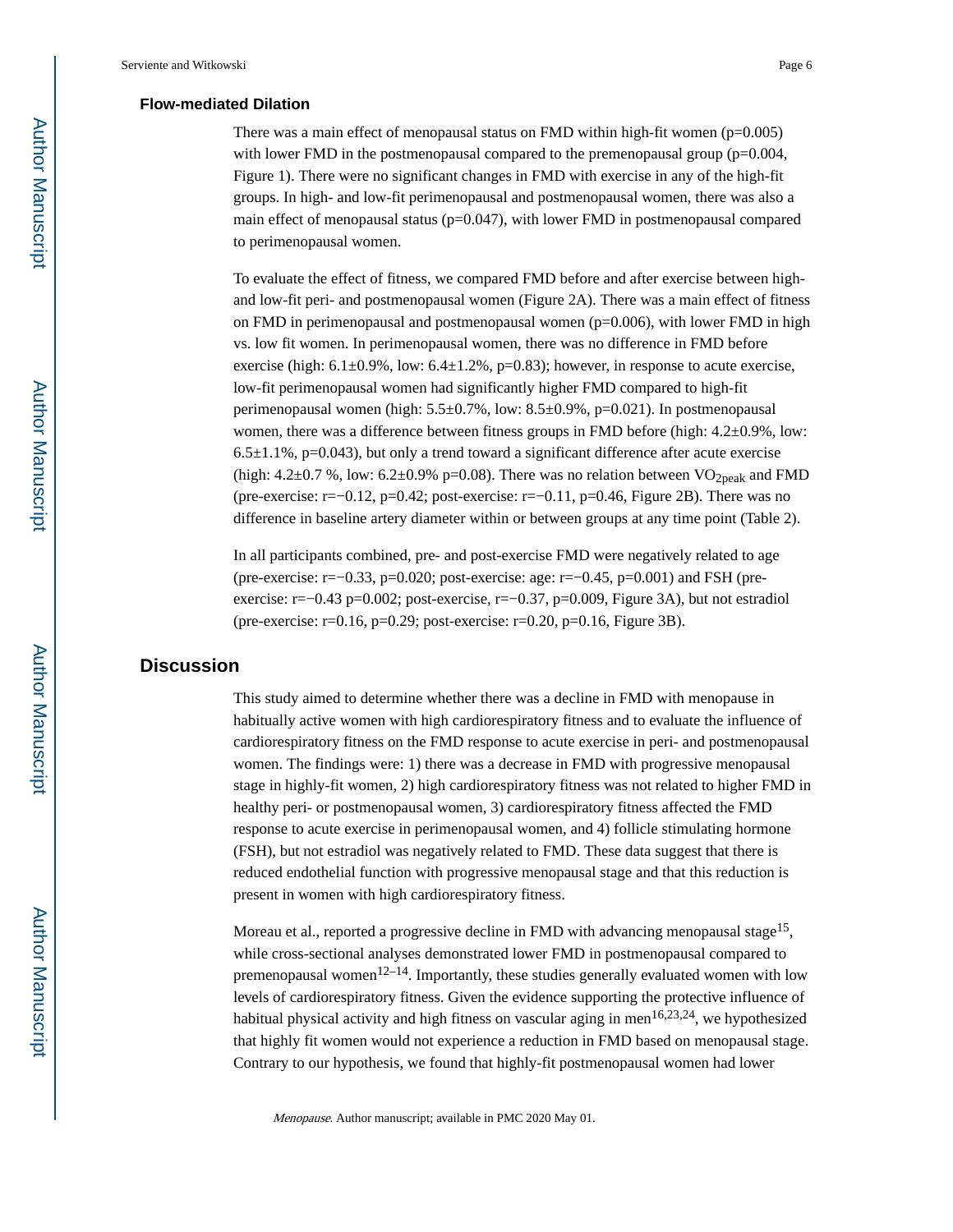function than highly-fit premenopausal women, suggesting that fitness does not attenuate the decline in FMD with menopause.

Regular endurance exercise and higher cardiorespiratory fitness are associated with optimal endothelial function; however, in midlife and older adults, this relation may differ based on sex. Pierce and colleagues demonstrated that active 55–79 year-old men had greater FMD than their sedentary counterparts, whereas postmenopausal active women did not. They also demonstrated a lack of improvement in FMD with 8 weeks of exercise training in sedentary postmenopausal women, while men improved FMD significantly with training<sup>16</sup>. The sex difference in the association between FMD and cardiorespiratory fitness in healthy individuals may be due to changes that occur with menopause. Findings from studies evaluating the FMD response to exercise training in postmenopausal women are equivocal. Some studies have reported improvements in FMD with training<sup>25,26</sup>, while others have shown no benefit of training on  $FMD<sup>16,27,28</sup>$ . Our recent review of this literature suggests that improvements in FMD due to exercise training may only occur in those with greater CVD risk burden<sup>29</sup>. In healthy women with low CVD risk, FMD appears to be more influenced by menopausal stage. The present analysis supports this hypothesis, as we show a decline in FMD with menopause in healthy women, despite high levels of cardiorespiratory fitness.

Our results also show that high fit peri- and postmenopausal women had lower FMD than low fit women. Most notably, average FMD in high-fit postmenopausal women was approximately 4.2%, which would indicate clinical endothelial dysfunction $30$ . These low FMD values are in line with what others have reported in highly-fit postmenopausal women<sup>14</sup>. Interestingly, we found no association between FMD and  $VO<sub>2peak</sub>$ , suggesting that factors other than cardiorespiratory fitness are likely influencing FMD in these women. One explanation for the low FMD values we report is that remodeling of the vasculature has occurred in high-fit women. There is evidence to suggest that short term exercise training improves FMD; however, over time and with continued training, remodeling of the vasculature occurs, leading to a larger lumen:wall ratio and a lowering of FMD compared to after initial training began<sup>31,32</sup>. These studies were primarily conducted in young healthy men, therefore it has yet to be determined whether habitual exercise training creates the same adaptations in midlife women. Another possibility is that high-fit women are relying on vasodilatory factors other than nitric oxide, which FMD would not detect. The reliance on non-nitric oxide vasodilatory factors (e.g. endothelial derived hyperpolarizing factors) appears to increase when nitric oxide-mediated vasodilation is reduced  $33,34$ . Therefore, it is possible that we are seeing a shift in vasodilatory capacity that is less reliant on nitric oxide in high-fit women, leading to an overall lower FMD response. Based on these possibilities, a lower FMD response may not indicate true endothelial dysfunction; however, this requires future studies and investigation.

The lack of benefit of fitness on FMD through the menopausal transition may indicate that the effects of a changing hormonal environment outweigh the effects of habitual exercise. Estrogen has well-established effects on endothelial cells<sup>35,36</sup>. Moreau et al. reported that postmenopausal women did not improve FMD with exercise training unless they were supplemented with estradiol<sup>37</sup>. Interestingly, we found no association between FMD and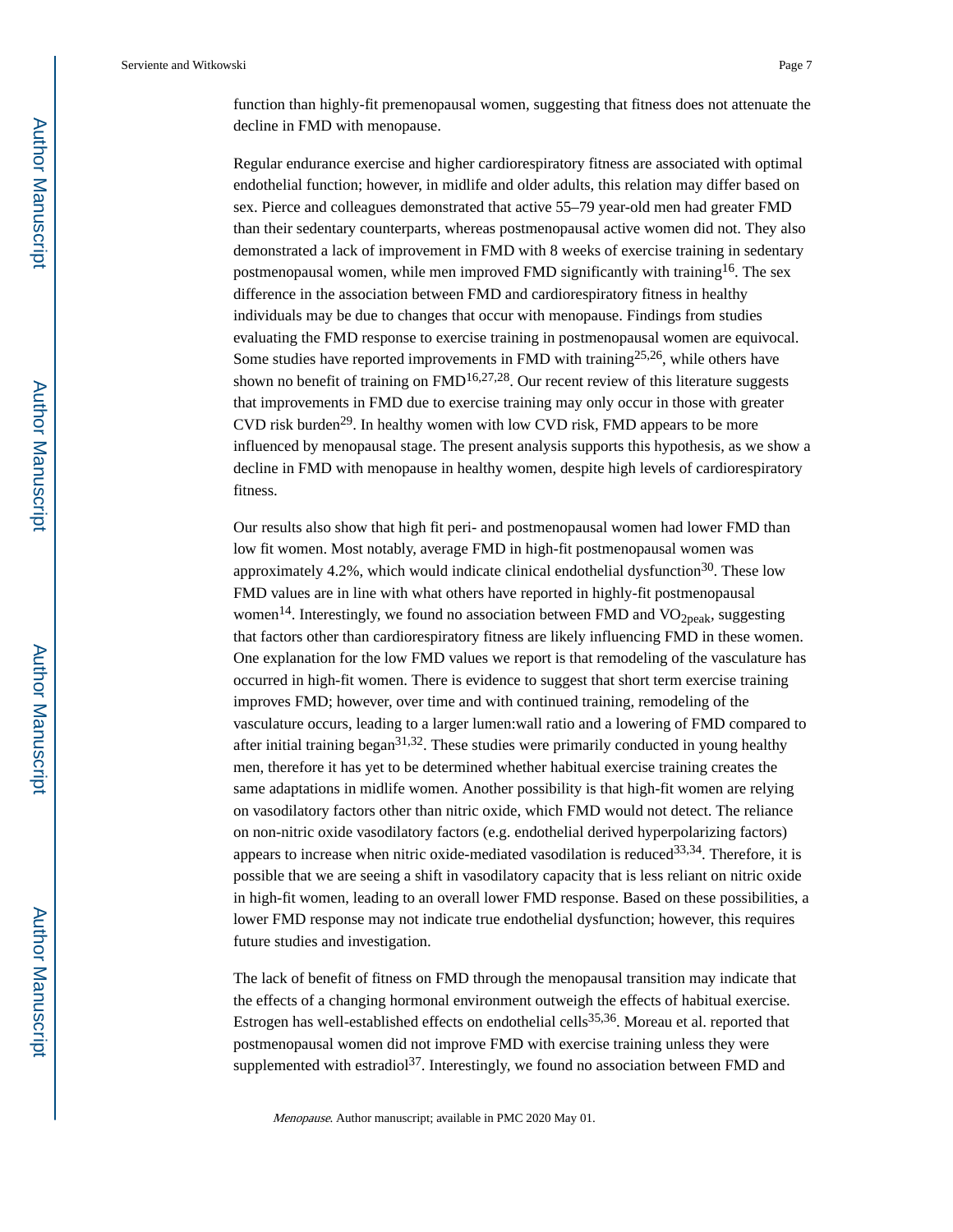estradiol, but a significant inverse relation between FSH and FMD. Follicle stimulating hormone levels rise during perimenopause and remain elevated in postmenopause<sup>19</sup>. Emerging evidence suggests that FSH may have an effect on CVD risk that is independent of the effects of changing estrogen levels $38,39$ . The relation between FSH and endothelial function is relatively unexplored; however, women who had a lower increase in FSH through the menopause transition had a lower risk of atherosclerosis development compared to those with a moderate or high rise in  $FSH<sup>40</sup>$ . Endothelial dysfunction occurs early in the process of atherosclerosis, therefore, our data showing lower FMD with higher FSH is consistent with a potential role of FSH in vascular health. Similarly, Moore et al., reported an inverse association between vascular conductance and FSH in women at different menopausal stages<sup>41</sup> and Moreau et al., reported an inverse association between FSH and FMD<sup>15</sup>. Therefore, these data suggest that the increase in FSH with menopause may negatively influence endothelial function. Given that postmenopausal women are exposed to chronically high levels of FSH, this may represent an important area of investigation for future mechanistic studies aimed at reducing CVD risk with menopause.

Assessment of the FMD response to acute exercise provides insight into the endothelial responsiveness to a cardiovascular challenge and may reveal differences in endothelial function that are not otherwise apparent<sup>42,43</sup>. We have previously reported different endothelial responses to acute moderate intensity treadmill exercise in healthy women. We showed no difference in FMD in low-fit peri- vs. postmenopausal women before exercise; however, perimenopausal women showed a trend for higher FMD after acute exercise<sup>17</sup>. In the current analysis, we also found a divergent response to acute exercise in perimenopausal women. We show that low-fit perimenopausal women had higher FMD compared with highfit women following exercise. To our knowledge, this is the first evaluation of the effect of fitness on FMD responses to acute exercise in peri- and postmenopausal women.

The divergent response to acute exercise between low- and high-fit women may be driven by habituation to the exercise stimulus in high-fit women. This hypothesis is supported by the lack of FMD response to acute exercise in the high-fit premenopausal, perimenopausal, and postmenopausal groups. Interestingly, neither the high- nor the low fit postmenopausal group responded to acute exercise. The lack of responsiveness to acute exercise in postmenopausal women has been shown by at least one other group. Yoo et al., reported no FMD response to acute low, moderate or high intensity exercise in healthy postmenopausal women<sup>44</sup>. Together with our data, this suggests that postmenopausal status, regardless of cardiorespiratory fitness level, is associated with a lack of FMD responsiveness to acute exercise.

#### **Limitations**

While this study provides novel insight into differences in endothelial function based on menopausal status and cardiorespiratory fitness, it has some limitations. This study was a cross-sectional analysis; therefore, causation cannot be inferred from the results. Future work evaluating these outcomes longitudinally is warranted. Participants in this study were selected to have few risk factors for cardiovascular disease, to allow us to better evaluate the independent effects of menopausal status and cardiorespiratory fitness on FMD, while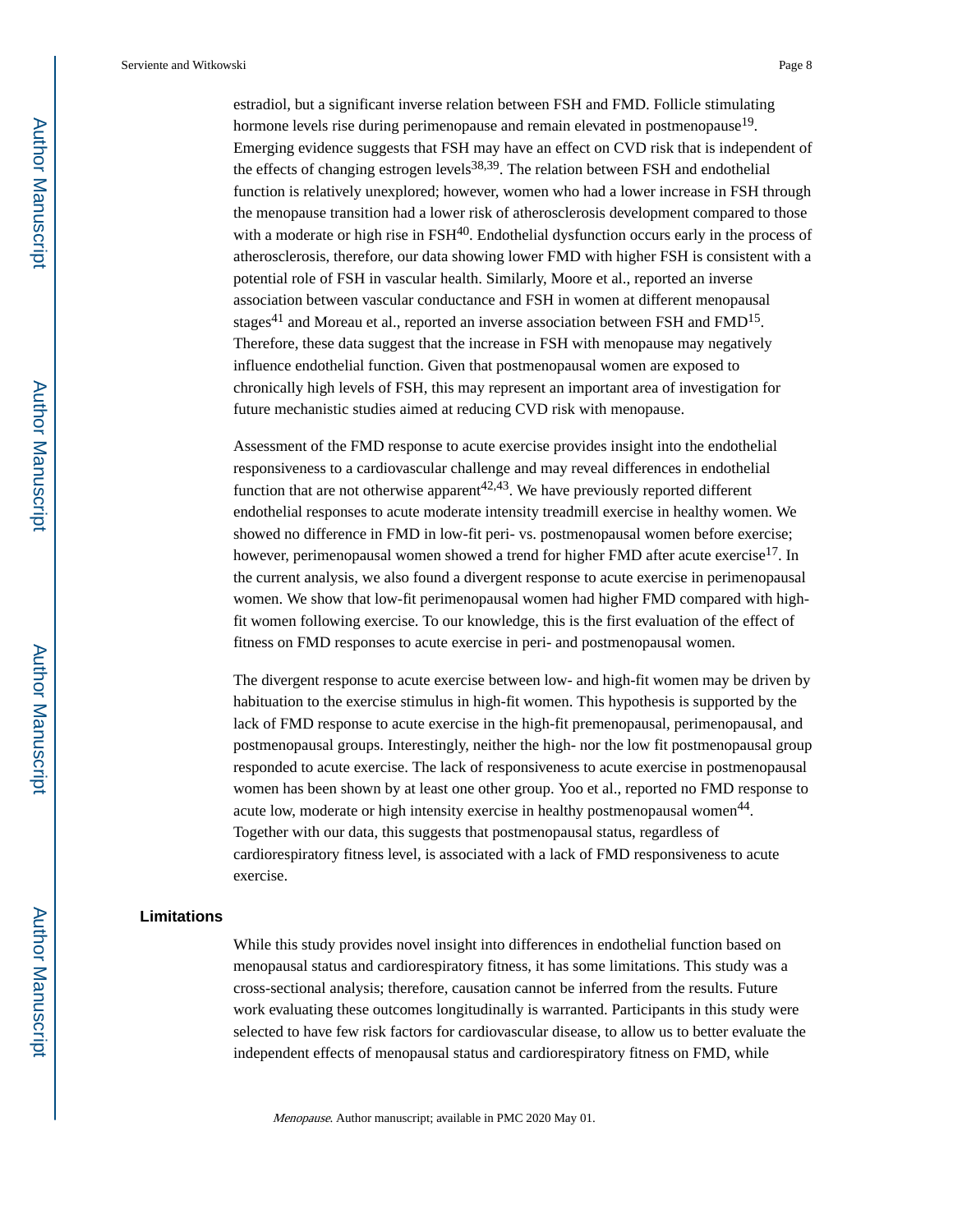limiting potential confounding factors. While this may be considered a strength of the study, results may not be generalizable to a more diverse population. Given that menopause and aging are strongly connected, it is possible that some of the differences that we observed between groups were due to differences in age. In the current study, the range of ages across groups was as narrow as possible and there was only a weak relation between FMD and age. There was also no difference in age between high vs. low fit perimenopausal and high vs. low-fit postmenopausal women. Based on this, we do not believe that the differences we report are due to age. Finally, it is worth noting that sample sizes in this study were relatively small, therefore future research is needed to corroborate these findings.

#### **Conclusions**

Data from this study shows that there is a reduction in FMD with menopause in highly fit women. We also found that high cardiorespiratory fitness was not associated with better endothelial function in peri- or in postmenopausal women. Finally, we report that lower FMD was associated with higher circulating FSH. Our results suggest that factors other than cardiorespiratory fitness could be important targets for improving CVD risk in aging women. It also highlights the need for further research to better understand changes in endothelial function and the role of cardiorespiratory fitness in a menopausal population.

#### **Acknowledgments:**

We would like to acknowledge members of the Molecular and Cardiovascular Physiology Laboratory and study participants for their contributions to this project.

**Financial Support:** American College of Sports Medicine Foundation Doctoral Student Research Grant (Serviente), University of Massachusetts Amherst Faculty Research Grant (Witkowski), and National Institute on Aging Grant T32 AG049676 to The Pennsylvania State University.

#### **References**

- 1. Go AS, Mozaffarian D, Roger VL, et al. Heart disease and stroke statistics−−2014 update: a report from the American Heart Association. Circulation. 2014;129(3):e28–e292. [PubMed: 24352519]
- 2. Matthews KA, Crawford SL, Chae CU, et al. Are changes in cardiovascular disease risk factors in midlife women due to chronological aging or to the menopausal transition? J Am Coll Cardiol. 2009;54(25):2366–2373. [PubMed: 20082925]
- 3. Matthews KA, Meilahn E, Kuller LH, Kelsey SF, Caggiula AW, Wing RR. Menopause and risk factors for coronary heart disease. N Engl J Med. 1989;321(10):641–646. [PubMed: 2488072]
- 4. El Khoudary SR, Wildman RP, Matthews K, Thurston RC, Bromberger JT, Sutton-Tyrrell K. Endogenous sex hormones impact the progression of subclinical atherosclerosis in women during the menopausal transition. Atherosclerosis. 2012;225(1):180–186. [PubMed: 22981430]
- 5. El Khoudary SR, Wildman RP, Matthews K, Thurston RC, Bromberger JT, Sutton-Tyrrell K. Progression rates of carotid intima-media thickness and adventitial diameter during the menopausal transition. Menopause. 2013;20(1):8–14. [PubMed: 22990755]
- 6. Lambrinoudaki I, Armeni E, Georgiopoulos G, et al. Subclinical atherosclerosis in menopausal women with low to medium calculated cardiovascular risk. Int J Cardiol. 2013;164(1):70–76. [PubMed: 21737156]
- 7. Maturana MA, Franz RF, Metzdorf M, da Silva TR, Spritzer PM. Subclinical cardiovascular disease in postmenopausal women with low/medium cardiovascular risk by the Framingham risk score. Maturitas. 2015;81(2):311–316. [PubMed: 25869902]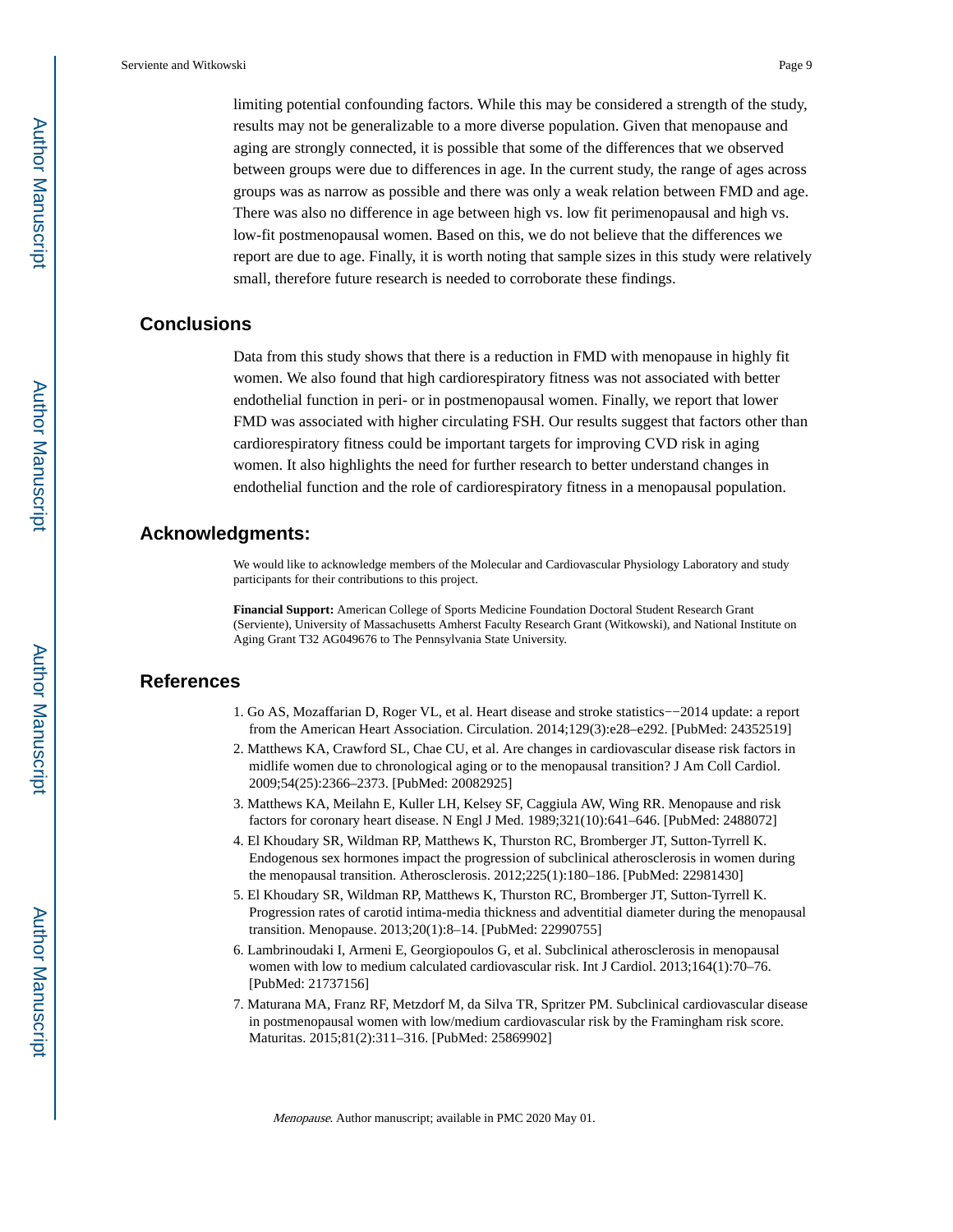- 8. Anderson TJ, Uehata A, Gerhard MD, et al. Close relation of endothelial function in the human coronary and peripheral circulations. J Am Coll Cardiol. 1995;26(5):1235–1241. [PubMed: 7594037]
- 9. Rossi R, Nuzzo A, Origliani G, Modena MG. Prognostic role of flow-mediated dilation and cardiac risk factors in post-menopausal women. J Am Coll Cardiol. 2008;51(10):997–1002. [PubMed: 18325438]
- 10. Taddei S, Virdis A, Ghiadoni L, et al. Menopause is associated with endothelial dysfunction in women. Hypertension. 1996;28(4):576–582. [PubMed: 8843881]
- 11. Celermajer DS, Sorensen KE, Spiegelhalter DJ, Georgakopoulos D, Robinson J, Deanfield JE. Aging is associated with endothelial dysfunction in healthy men years before the age-related decline in women. J Am Coll Cardiol. 1994;24(2):471–476. [PubMed: 8034885]
- 12. Harvey P, Picton P, Su W, Morris B, Notarius C, Floras J. Exercise as an alternative to oral estrogen for amelioration of endothelial dysfunction in postmenopausal women. Am Heart J. 2005;149(2): 291–297. [PubMed: 15846267]
- 13. Harvey P, Morris B, Kubo T, et al. Hemodynamic after-effects of acute dynamic exercise in sedentary normotensive postmenopausal women. J Hypertens. 2005;23(2):285–292. [PubMed: 15662216]
- 14. Santos-Parker JR, Strahler TR, Vorwald VM, Pierce GL, Seals DR. Habitual aerobic exercise does not protect against micro- or macrovascular endothelial dysfunction in healthy estrogen-deficient postmenopausal women. J Appl Physiol (1985). 2017;122(1):11–19. [PubMed: 27834671]
- 15. Moreau KL, Hildreth KL, Meditz AL, Deane KD, Kohrt WM. Endothelial function is impaired across the stages of the menopause transition in healthy women. J Clin Endocrinol Metab. 2012;97(12):4692–4700. [PubMed: 22969140]
- 16. Pierce G, Eskurza I, Walker A, Fay T, Seals D. Sex-specific effects of habitual aerobic exercise on brachial artery flow-mediated dilation in middle-aged and older adults. Clin Sci. 2011;120:13–23. [PubMed: 20642454]
- 17. Serviente C, Troy LM, de Jonge M, Shill DD, Jenkins NT, Witkowski S. Endothelial and inflammatory responses to acute exercise in perimenopausal and late postmenopausal women. Am J Physiol Regul Integr Comp Physiol. 2016;311(5):R841–R850. [PubMed: 27534876]
- 18. National Institutes of Health, National Heart, Lung, and Blood Institute. ATP III guidelines at-aglance quick desk reference. Washington, DC: US Department of Health and Human Services 2001.
- 19. Harlow SD, Gass M, Hall JE, et al. Executive summary of the Stages of Reproductive Aging Workshop 10: addressing the unfinished agenda of staging reproductive aging. Climacteric. 2012;15(2):105–114. [PubMed: 22338612]
- 20. Thompson WR, Gordon NF, Pescatello LS. ACSM's guidelines for exercise testing and prescription. Hubsta Ltd; 2009.
- 21. GovTrack.us. S. 2748—110th Congress (2008): Physical Activity Guidelines for Americans Act of 2008,.
- 22. Thijssen DH, Black MA, Pyke KE, et al. Assessment of flow-mediated dilation in humans: a methodological and physiological guideline. Am J Physiol Heart Circ Physiol. 2011;300(1):H2– H12. [PubMed: 20952670]
- 23. Seals DR. Edward F. Adolph Distinguished Lecture: The remarkable anti-aging effects of aerobic exercise on systemic arteries. J Appl Physiol. 2014;117(5):425–439. [PubMed: 24855137]
- 24. Eskurza I, Monahan KD, Robinson JA, Seals DR. Effect of acute and chronic ascorbic acid on flow-mediated dilatation with sedentary and physically active human ageing. J Physiol (Lond). 2004;556(1):315–324. [PubMed: 14754992]
- 25. Black MA, Cable NT, Thijssen DH, Green DJ. Impact of age, sex, and exercise on brachial artery flow-mediated dilatation. Am J Physiol Heart Circ Physiol. 2009;297(3):H1109–16. [PubMed: 19633208]
- 26. Swift DL, Johannsen NM, Tudor-Locke C, et al. Exercise training and habitual physical activity: a randomized controlled trial. Am J Prev Med. 2012;43(6):629–635. [PubMed: 23159258]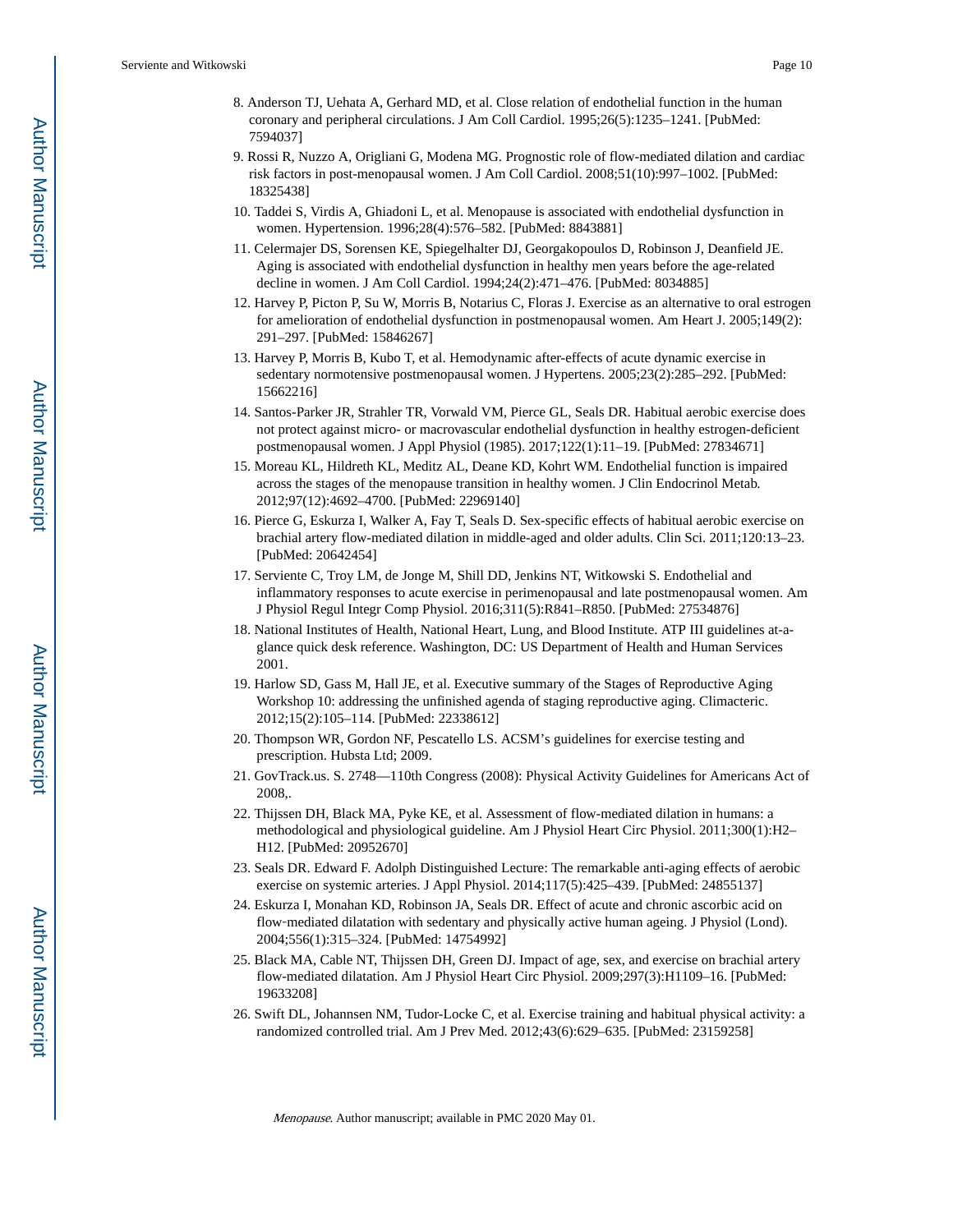- 27. Klonizakis M, Moss J, Gilbert S, Broom D, Foster J, Tew GA. Low-volume high-intensity interval training rapidly improves cardiopulmonary function in postmenopausal women. Menopause. 2014;21(10):1099–1105. [PubMed: 24552980]
- 28. Casey DP, Pierce GL, Howe KS, Mering MC, Braith RW. Effect of resistance training on arterial wave reflection and brachial artery reactivity in normotensive postmenopausal women. Eur J Appl Physiol. 2007;100(4):403–408. [PubMed: 17394009]
- 29. Witkowski S, Serviente C. Endothelial dysfunction and menopause: is exercise an effective countermeasure? Climacteric. 2018:1–9.
- 30. Swift DL, Weltman JY, Patrie JT, et al. Predictors of Improvement in Endothelial Function after Exercise Training in a Diverse Sample of Postmenopausal Women. J Womens Health. 2013;23(3): 260.
- 31. Tinken TM, Thijssen DH, Black MA, Cable NT, Green DJ. Time course of change in vasodilator function and capacity in response to exercise training in humans. J Physiol (Lond). 2008;586(20): 5003–5012. [PubMed: 18755749]
- 32. Green DJ, Hopman MT, Padilla J, Laughlin MH, Thijssen DH. Vascular adaptation to exercise in humans: role of hemodynamic stimuli. Physiol Rev. 2017;97(2):495–528. [PubMed: 28151424]
- 33. Ozkor MA, Quyyumi AA. Endothelium-derived hyperpolarizing factor and vascular function. Cardiol Res Pract. 2011;2011:156146. [PubMed: 21876822]
- 34. Schinzari F, Tesauro M, Cardillo C. Vascular hyperpolarization in human physiology and cardiovascular risk conditions and disease. Acta Physiologica. 2017;219(1):124–137. [PubMed: 28009486]
- 35. Miller VM, Duckles SP. Vascular actions of estrogens: functional implications. Pharmacol Rev. 2008;60(2):210–241. [PubMed: 18579753]
- 36. Usselman CW, Stachenfeld NS, Bender JR. The molecular actions of oestrogen in the regulation of vascular health. Exp Physiol. 2016;101(3):356–361. [PubMed: 26778523]
- 37. Moreau KL, Stauffer BL, Kohrt WM, Seals DR. Essential role of estrogen for improvements in vascular endothelial function With endurance exercise in postmenopausal women. J Clin Endocrinol Metab. 2013;98(11):4507–4515. [PubMed: 24092827]
- 38. Wang N, Shao H, Chen Y, et al. Follicle-Stimulating Hormone, Its Association with Cardiometabolic Risk Factors, and 10-Year Risk of Cardiovascular Disease in Postmenopausal Women. J Am Heart Assoc. 2017;6(9):10.1161/JAHA.117.005918.
- 39. Bertone-Johnson ER, Virtanen JK, Nurmi T, et al. Follicle-Stimulating Hormone Levels and Subclinical Atherosclerosis in Older Postmenopausal Women. Am J Epidemiol. 2017;187(1):16– 26.
- 40. El Khoudary SR, Santoro N, Chen HY, et al. Trajectories of estradiol and follicle-stimulating hormone over the menopause transition and early markers of atherosclerosis after menopause. Eur J Prev Cardiol. 2016;23(7):694–703. [PubMed: 26385249]
- 41. Moore DJ, Gonzales JU, Tucker SH, Elavsky S, Proctor DN. Exercise-induced vasodilation is associated with menopause stage in healthy middle-aged women. Appl Physiol Nutr Metab. 2012;37(3):418–424. [PubMed: 22486379]
- 42. Dawson EA, Green DJ, Cable NT, Thijssen DH. Effects of acute exercise on flow-mediated dilatation in healthy humans. J Appl Physiol (1985). 2013;115(11):1589–1598. [PubMed: 24030665]
- 43. Padilla J, Harris RA, Wallace JP. Can the measurement of brachial artery flow-mediated dilation be applied to the acute exercise model. Cardiovasc Ultrasound. 2007;5:45. [PubMed: 18039389]
- 44. Yoo J, Hwang M, Kim H, Hwang E, Handberg EM, Christou D. Effect of High-intensity Interval Training on Endothelial Function in Older Postmenopausal Women: a Randomized Controlled Trial. FASEB J. 2016;30(1 Supplement):763.14–763.14.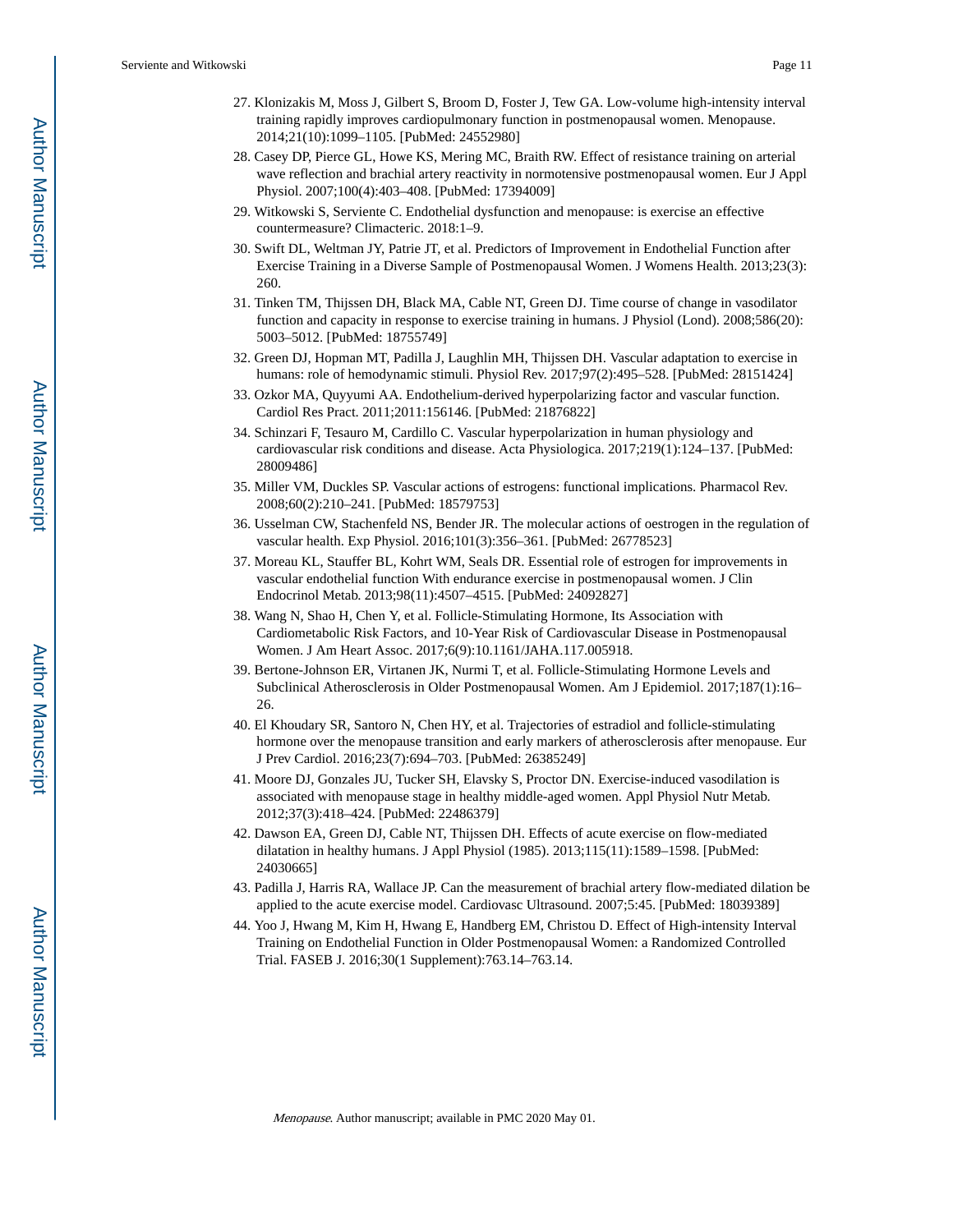

#### **Figure 1. The Influence of Menopausal Status on FMD.**

There was a main effect of menopausal status on flow-mediated dilation (FMD) in high-fit women (n=36), with lower values in postmenopausal (n=13) compared to premenopausal women (n=11). \*compared to premenopausal group. Differences were assessed using repeated-measure ANOVAs. Data are presented as mean±SEM.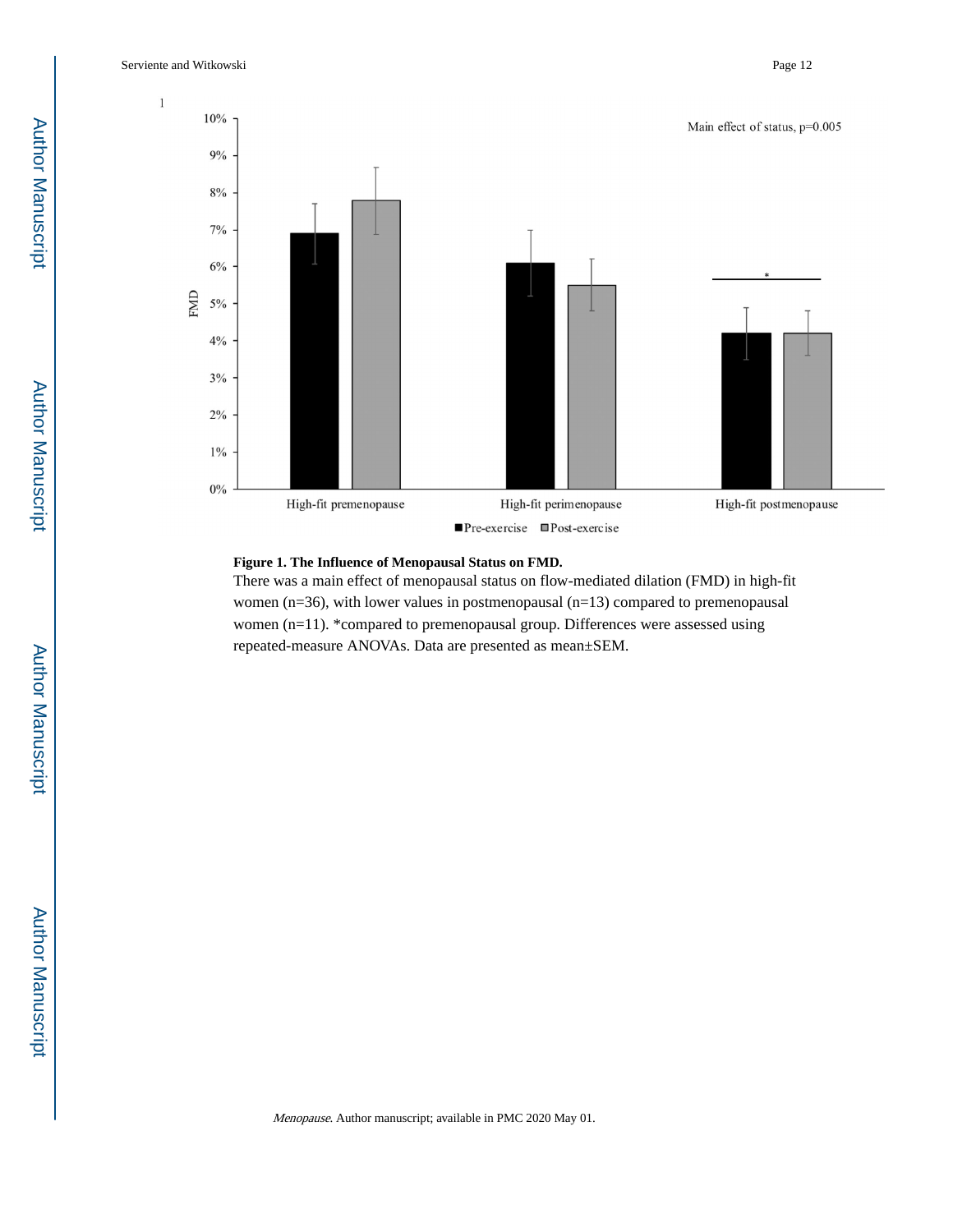Main effect of status, p=0.047; main effect of fitness, p=0.006



#### **Figure 2. The Influence of Cardiorespiratory Fitness on FMD.**

Overall, flow-mediated dilation (FMD) was lower in high-fit compared to low-fit women and in postmenopausal compared to perimenopausal women. High-fit perimenopausal (n=12) women had lower FMD following acute exercise compared to low-fit perimenopausal women (n=7). High-fit postmenopausal women (n=13) had lower FMD compared to low-fit postmenopausal women (n=8) before acute exercise (A). In all participants, there was no association between FMD and VO<sub>2peak</sub> (B). \*p<0.05. Differences in FMD were assessed using repeated-measure ANOVAs and post-hoc testing. The association between FMD and  $VO<sub>2peak</sub>$  was assessed with Pearson correlations. Data are presented as mean±SEM.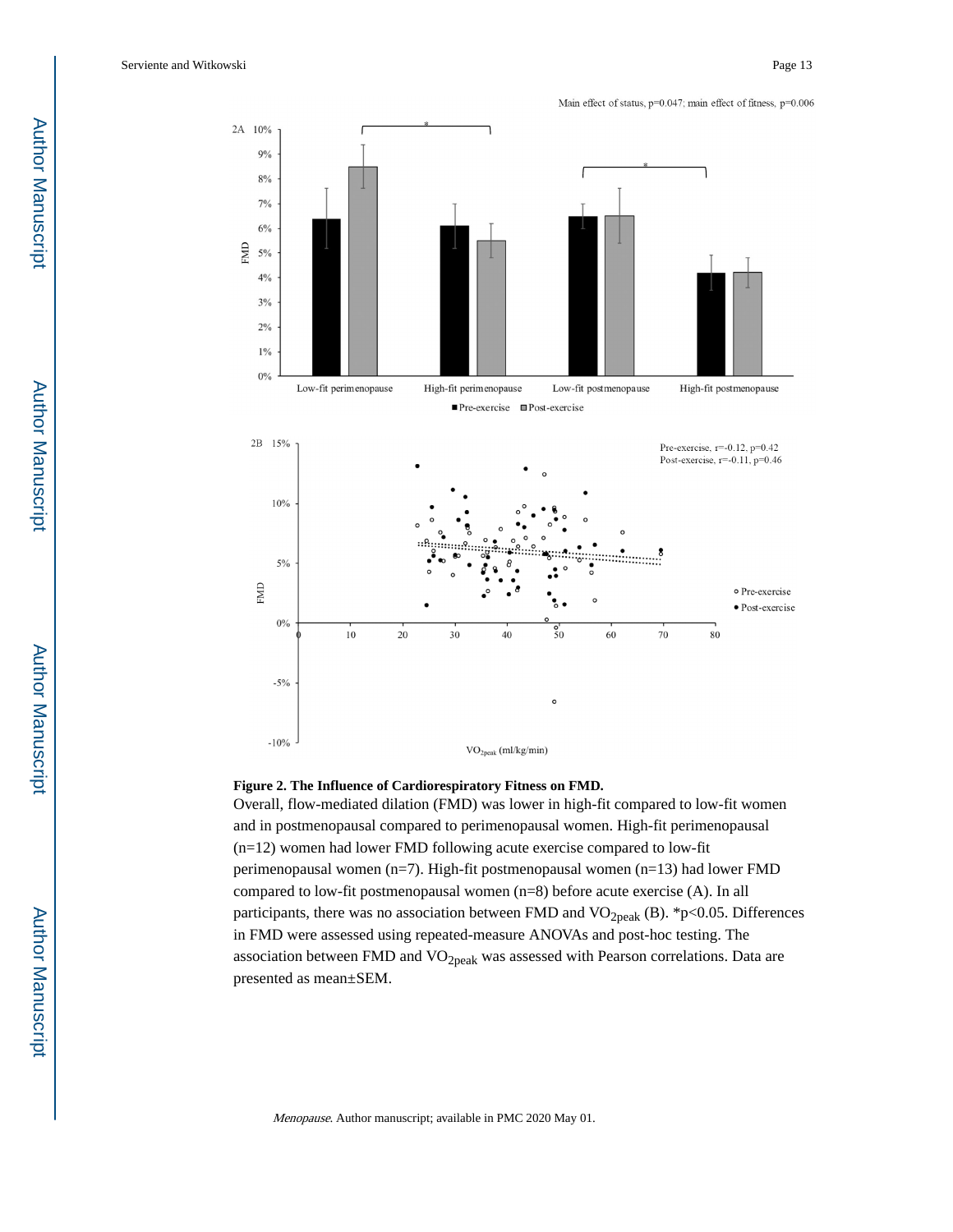

#### **Figure 3. Associations between Sex Hormones and FMD.**

In all participants (n=51), follicle stimulating hormone (FSH) was negatively related to flowmediated dilation (FMD) before and after acute exercise (A). Estradiol was not related to FMD before or after acute exercise (B). Associations were assessed using Pearson correlations.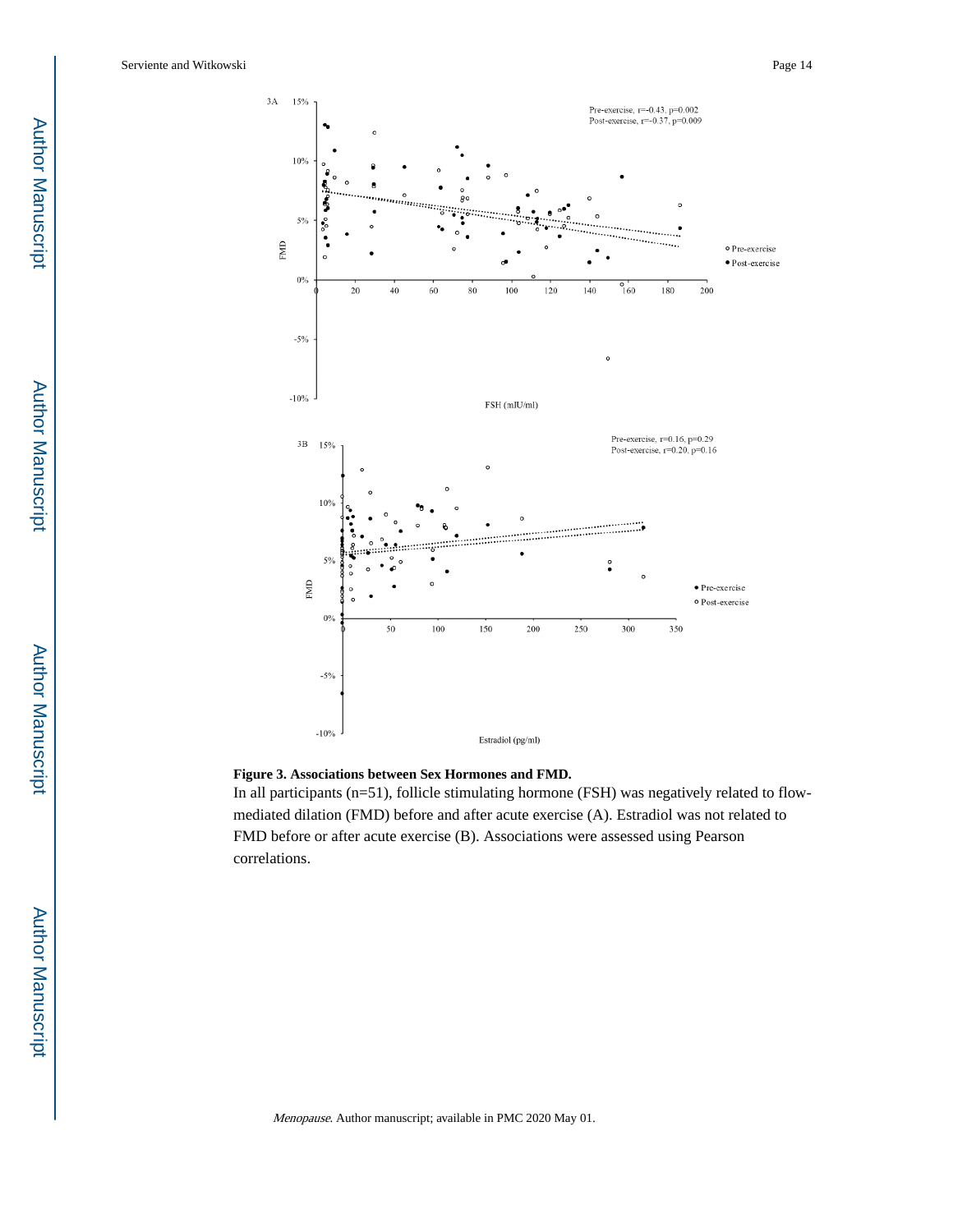| ľ |
|---|
|   |
|   |
|   |
|   |
|   |
|   |
|   |
|   |
|   |
|   |
|   |
|   |
|   |
|   |
|   |
|   |
|   |
|   |
|   |
|   |
|   |
|   |
|   |
|   |
|   |
|   |

Participant Baseline Characteristics Participant Baseline Characteristics

| $Low-fit (n=8)$<br>$100.3 \pm 40.9$<br>$116.5 \pm 9.5$<br>$117.3 \pm 5.2$<br>$166.5 \pm 3.1$<br>$104.2 \pm 8.1$<br>$16.5 \pm 9.0$<br>$78.4 \pm 4.8$<br>$58.9 \pm 1.4$<br>$69.0 \pm 4.3$<br>$41.9 \pm 1.5$<br>$24.8 \pm 1.3$<br>$46.4 \pm 5.7$<br>$99.5 \pm 1.7$<br>$64.6 \pm 2.7$<br>$28.3 \pm 1.1$<br>$High-fit (n=12)$<br>$3695.9 \pm 528.5^a$<br>$66.6 \pm 17.9^{b}$<br>$50.8\pm1.0^b$<br>49.1 $\pm$ 2.4 <sup>2</sup><br>$26.9 \pm 2.1^4$<br>$165.4 \pm 2.0$<br>$22.7 \pm 0.7^4$<br>$106.0 \pm 2.8$<br>$75.2 \pm 32.7$<br>$62.5 \pm 3.0$<br>$82.0 \pm 4.8$<br>$93.9 \pm 1.8$<br>$59.2 \pm 1.8$<br>$40.6 \pm 7.1$<br>$98.8 \pm 6.1$<br>Low-fit $(n=7)$<br>$293.1 \pm 98.0$<br>$117.3 \pm 27.1$<br>$104.6 \pm 5.6$<br>$49.9 \pm 14.0$<br>$163.7 \pm 3.1$<br>$92.4 \pm 3.0$<br>$64.6 \pm 4.5$<br>$72.9 \pm 7.2$<br>$40.8 \pm 2.6$<br>$30.1 \pm 1.6$<br>$47.3 \pm 1.5$<br>$27.0 \pm 2.3$<br>$70.4 \pm 9.7$<br>$84.7 \pm 8.4$<br>$52.0 \pm 6.9$<br>$High-fit (n=11)$<br>$3446.6 \pm 429.5$<br>$163.5 \pm 1.2$<br>$101.9 \pm 7.0$<br>$102.7 \pm 2.4$<br>$58.7 \pm 10.7$<br>$71.2 \pm 4.9$<br>$50.1 \pm 5.8$<br>$94.5 \pm 2.0$<br>$44.5 \pm 1.0$<br>$61.8 \pm 2.2$<br>$29.6 \pm 2.5$<br>$58.9 \pm 1.5$<br>$23.1 \pm 0.7$<br>$47.0 \pm 2.4$<br>$8.5 \pm 2.2$<br>VO <sub>2</sub> peak (ml/kg/min)<br>MVPA (MET-min/wk)<br>Estradiol (pg/ml)<br>$HDL-C$ (mg/dL)<br>$LDL-C$ (mg/dL)<br>$FSH$ (mIU/mL)<br>Body Fat (%)<br>$FPG$ (mg/dL)<br>$DBP$ (mmHg)<br>$SBP$ (mmHg)<br>$BMI$ (kg/m <sup>2</sup> )<br>$TG$ (mg/dL)<br>Height (cm)<br>Weight (kg)<br>Age (yrs) | Premenopause | Perimenopause | Postmenopause                   |
|---------------------------------------------------------------------------------------------------------------------------------------------------------------------------------------------------------------------------------------------------------------------------------------------------------------------------------------------------------------------------------------------------------------------------------------------------------------------------------------------------------------------------------------------------------------------------------------------------------------------------------------------------------------------------------------------------------------------------------------------------------------------------------------------------------------------------------------------------------------------------------------------------------------------------------------------------------------------------------------------------------------------------------------------------------------------------------------------------------------------------------------------------------------------------------------------------------------------------------------------------------------------------------------------------------------------------------------------------------------------------------------------------------------------------------------------------------------------------------------------------------------------------------------------------------|--------------|---------------|---------------------------------|
|                                                                                                                                                                                                                                                                                                                                                                                                                                                                                                                                                                                                                                                                                                                                                                                                                                                                                                                                                                                                                                                                                                                                                                                                                                                                                                                                                                                                                                                                                                                                                         |              |               | $High-fit (n=13)$               |
|                                                                                                                                                                                                                                                                                                                                                                                                                                                                                                                                                                                                                                                                                                                                                                                                                                                                                                                                                                                                                                                                                                                                                                                                                                                                                                                                                                                                                                                                                                                                                         |              |               | $60.5 \pm 1.0^{b,c}$            |
|                                                                                                                                                                                                                                                                                                                                                                                                                                                                                                                                                                                                                                                                                                                                                                                                                                                                                                                                                                                                                                                                                                                                                                                                                                                                                                                                                                                                                                                                                                                                                         |              |               | $161.6 \pm 2.3$                 |
|                                                                                                                                                                                                                                                                                                                                                                                                                                                                                                                                                                                                                                                                                                                                                                                                                                                                                                                                                                                                                                                                                                                                                                                                                                                                                                                                                                                                                                                                                                                                                         |              |               | $58.2 \pm 2.5^{\textit{a}}$     |
|                                                                                                                                                                                                                                                                                                                                                                                                                                                                                                                                                                                                                                                                                                                                                                                                                                                                                                                                                                                                                                                                                                                                                                                                                                                                                                                                                                                                                                                                                                                                                         |              |               | $6.7 \pm 4.2^{b}$               |
|                                                                                                                                                                                                                                                                                                                                                                                                                                                                                                                                                                                                                                                                                                                                                                                                                                                                                                                                                                                                                                                                                                                                                                                                                                                                                                                                                                                                                                                                                                                                                         |              |               | $102.6 \pm 9.5^{b}$             |
|                                                                                                                                                                                                                                                                                                                                                                                                                                                                                                                                                                                                                                                                                                                                                                                                                                                                                                                                                                                                                                                                                                                                                                                                                                                                                                                                                                                                                                                                                                                                                         |              |               | $28.0 \pm 2.1^{4}$              |
|                                                                                                                                                                                                                                                                                                                                                                                                                                                                                                                                                                                                                                                                                                                                                                                                                                                                                                                                                                                                                                                                                                                                                                                                                                                                                                                                                                                                                                                                                                                                                         |              |               | $22.2 \pm 0.7$                  |
|                                                                                                                                                                                                                                                                                                                                                                                                                                                                                                                                                                                                                                                                                                                                                                                                                                                                                                                                                                                                                                                                                                                                                                                                                                                                                                                                                                                                                                                                                                                                                         |              |               | 94.7 $\pm 2.8^{a,b}$            |
|                                                                                                                                                                                                                                                                                                                                                                                                                                                                                                                                                                                                                                                                                                                                                                                                                                                                                                                                                                                                                                                                                                                                                                                                                                                                                                                                                                                                                                                                                                                                                         |              |               | $117.1 \pm 7.2$                 |
|                                                                                                                                                                                                                                                                                                                                                                                                                                                                                                                                                                                                                                                                                                                                                                                                                                                                                                                                                                                                                                                                                                                                                                                                                                                                                                                                                                                                                                                                                                                                                         |              |               | $42.8 \pm 3.6$                  |
|                                                                                                                                                                                                                                                                                                                                                                                                                                                                                                                                                                                                                                                                                                                                                                                                                                                                                                                                                                                                                                                                                                                                                                                                                                                                                                                                                                                                                                                                                                                                                         |              |               | $96.5 \pm 1.9$                  |
|                                                                                                                                                                                                                                                                                                                                                                                                                                                                                                                                                                                                                                                                                                                                                                                                                                                                                                                                                                                                                                                                                                                                                                                                                                                                                                                                                                                                                                                                                                                                                         |              |               | $106.3 \pm 3.7$                 |
|                                                                                                                                                                                                                                                                                                                                                                                                                                                                                                                                                                                                                                                                                                                                                                                                                                                                                                                                                                                                                                                                                                                                                                                                                                                                                                                                                                                                                                                                                                                                                         |              |               | $61.9 \pm 2.3$                  |
|                                                                                                                                                                                                                                                                                                                                                                                                                                                                                                                                                                                                                                                                                                                                                                                                                                                                                                                                                                                                                                                                                                                                                                                                                                                                                                                                                                                                                                                                                                                                                         |              |               | $4107.1 \pm 684.1^{\textit{a}}$ |
|                                                                                                                                                                                                                                                                                                                                                                                                                                                                                                                                                                                                                                                                                                                                                                                                                                                                                                                                                                                                                                                                                                                                                                                                                                                                                                                                                                                                                                                                                                                                                         |              |               | $43.8 \pm 1.8^{4}$              |

Menopause. Author manuscript; available in PMC 2020 May 01.

mass index, HDL-C: high-density lipoprotein cholesterol, LDL-C: low-density lipoprotein cholesterol, TG: triglycerides, FPG: fasting plasma glucose, SBP: systolic blood pressure, DBP: diastolic blood mass index, HDL-C: high-density lipoprotein cholesterol, LDL-C: low-density lipoprotein cholesterol, TG: triglycerides, FPG: fasting plasma glucose, SBP: systolic blood pressure, DBP: diastolic blood Differences in participant characteristics were assessed between groups using one-way ANOVAs, independent t-tests, or an equivalent non-parametric test. FSH: follicle-stimulating hormone, BMI: body Differences in participant characteristics were assessed between groups using one-way ANOVAs, independent t-tests, or an equivalent non-parametric test. FSH: follicle-stimulating hormone, BMI: body pressure; MVPA: moderate-to-vigorous physical activity. pressure; MVPA: moderate-to-vigorous physical activity.

 $^{\,a}$  different than low-fit group; different than low-fit group;

 $b$  different than high-fit premeno<br>pausal group;  $% \left\vert \phi _{j}\right\rangle$ different than high-fit premenopausal group;

different than high-fit perimenopausal group. Data are presented as mean±SEM. different than high-fit perimenopausal group. Data are presented as mean±SEM.